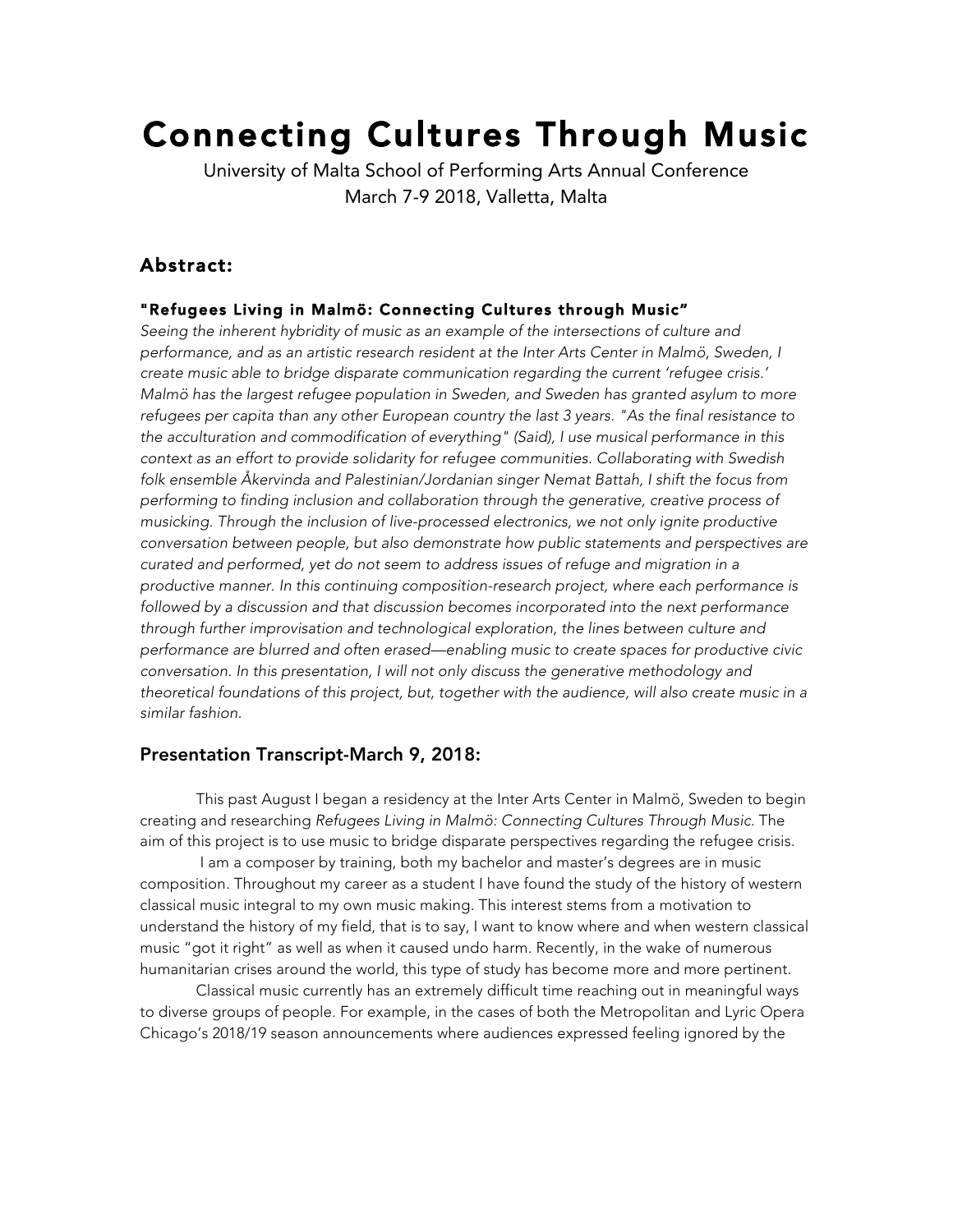lack of minority representation, especially women, as illustrated in the following graphic.



It also seems that when classical music does try to reach out it doesn't quite deliver the message it was intending, as in the case of the Seattle Symphony Orchestra's *Music Beyond Borders*  concert that featured music from the 7 majority Muslim countries in the wake of Donald Trump's unprecedented US travel bans in early 2017. While this concert was a meaningful and important gesture, especially given the inclusion of free tickets, the artistic vision of the concert (music from non-western countries performed by a western orchestra) remained Eurocentric. Given the roots of orientalism in Trump's ideology and that of much of the western world, this concert remains problematic for me in terms of solving deep-seated cultural issues. And finally, the most upsetting are the artists who curate and deliver incredibly meaningful messages, but are overlooked for funding and have low attendance because they are not an enormous orchestra or performance entity. My favorite example is long-time collaborator Inlet Dance Theatre based in Cleveland, Ohio. Inlet has an immense amount of educational outreach programs, to the extent that the majority of their dancers were not trained outside of the company. Artistic Director Bill Wade does not see the educational programming as a source of additional funding, unlike many other arts organizations. Rather, he feels the education outreach programs are central to the artistry of the company. In this way the quality of their art is dependent on the individuals with whom he is working, more so than a company working with dancers trained within a specific institution. This, in turn, causes the company to have slower progress toward garnering wide recognition.

I personally find a lot of solace in musicking, and feel musical communication extends beyond the constraints of language. So it is peculiar to me that any musical tradition would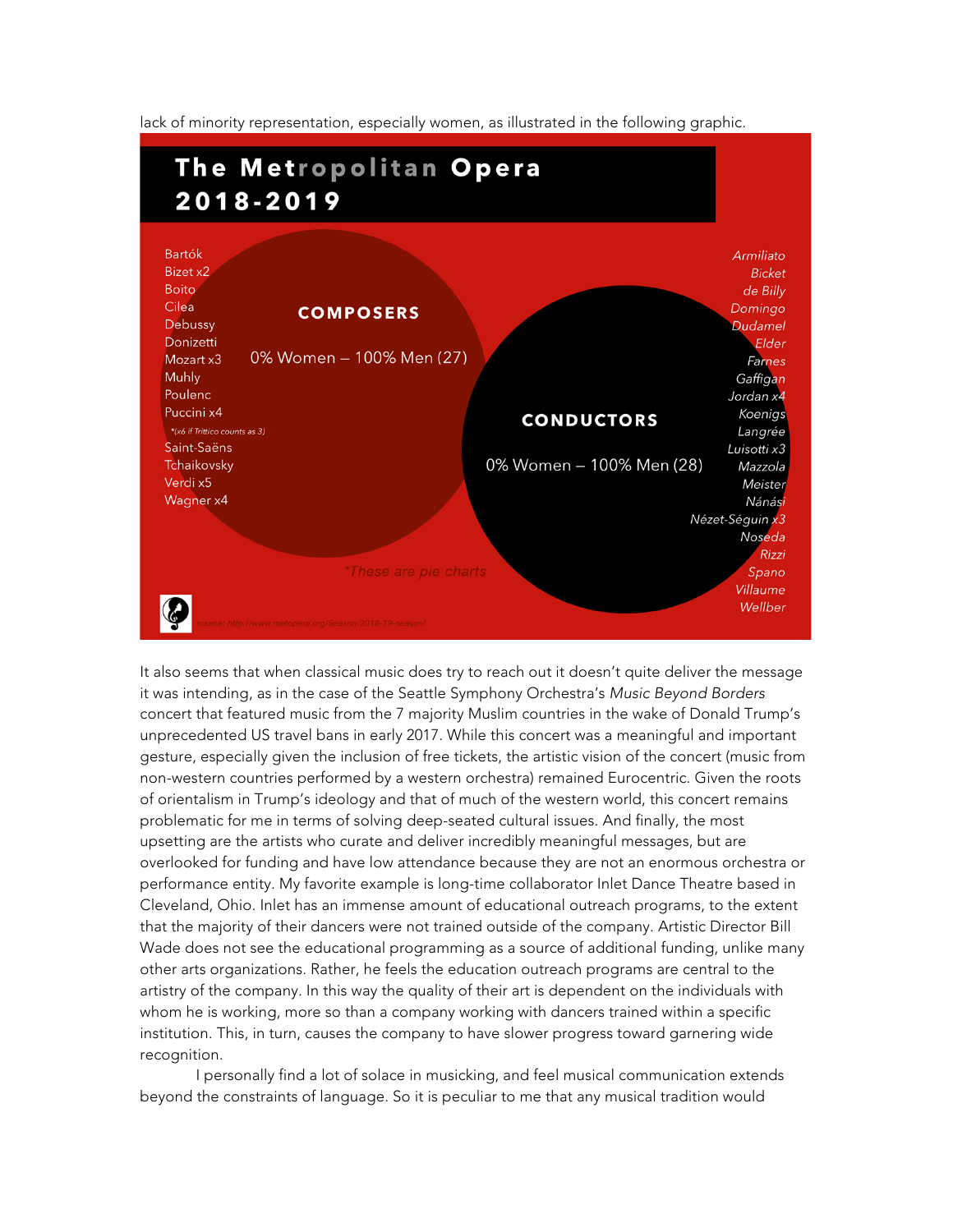struggle so deeply to successfully communicate how people's needs around the world are not being met. In my project in Sweden I explore the possibility that this is the case because of the process by which western classical music has historically been and is currently being created.

The most egregious and outdated norm within the classical music tradition is the idea of composer ownership. Other fields seem to have caught on to Roland Barthes *Death of the Author* (*"the birth of the reader must be ransomed by the death of the author*)*,* but within music there are intense discussions about authenticity of music performance, and an only recently criticized norm of the perceived hierarchy within performance, where the performers are meant to deliver the voice of the composer to the audience (i.e. the agency of the performer and listener are limited).

In most of my work*,* I am not comfortable being the "sole author" of music, but especially for this project in Sweden as it is meant to bridge disparate communication regarding the refugee crisis. I am convinced the "sole-author" method of composing would inherently limit the communicative potential of this music. As Vera John-Steiner asserts:

*"Each individual realizes only a subset of the human potential that can be achieved at a particular historical period. Individual trajectories are facilitated and constrained by subtly varied genetic, familial, and cultural resources (40)."*

Vera John-Steiner

One potential response to the "sole-author" method is collaboration, which I believe is key toward creating impactful musical expression. This is found in many cases, including collaborations between Igor Stravinsky and George Balanchine within music, as well as outside of music with cases like Marie and Pierre Curie and the collaboration between Jean-Paul Sartre and Simone de Beauvoir. Current collaborators for my project include Swedish folk ensemble Åkervinda and Palestinian/Jordanian singer Nemat Battah. Together, we are collaboratively composing music through improvisation. Improvisation allows us to side-step or at least recognize unnecessary cultural scaffolding set up through any of our own musical traditions. Such scaffolding, what many call institutions, can limit the communicative potential of the music we create. To strengthen our response to prescribed musical norms, we pair all of our improvisations with conversation. The idea is to find our disagreements as well as our commonalities, and talk through how we fit into the context of refugees, including our role as musicians in helping people, the constraints of our own musical traditions in achieving our goals, and our perception of the negative reactions toward refugees.

When we run out of words, are overcome with emotion, or find an interesting musical framework; we improvise. This music leads to discussion, and continues to generate new musical ideas, and so on and so forth.

An example of what I mean: in an early conversation with Nemat and the members of Åkervinda, we were discussing the idea of place. Someone asked the question, "Where do you come from." This immediately flooded our creativity with musical responses. This became the musical framework from which we developed countless ideas. Eventually, these conversations reached beyond our music sessions and into the cultural fabric of Malmö. I personally spoke with a number of refugees, several servers and bartenders, and acquaintances from around the city. Malmö is an important city in Sweden for refugees. Asylum seekers' first steps in Sweden are in Malmö. For this reason, the majority of refugees in Sweden live in and around Malmö. In the last three years, at the height of what the western word has coined the refugee "crisis," Sweden granted asylum to more refugees per capita than any other country in the world. This has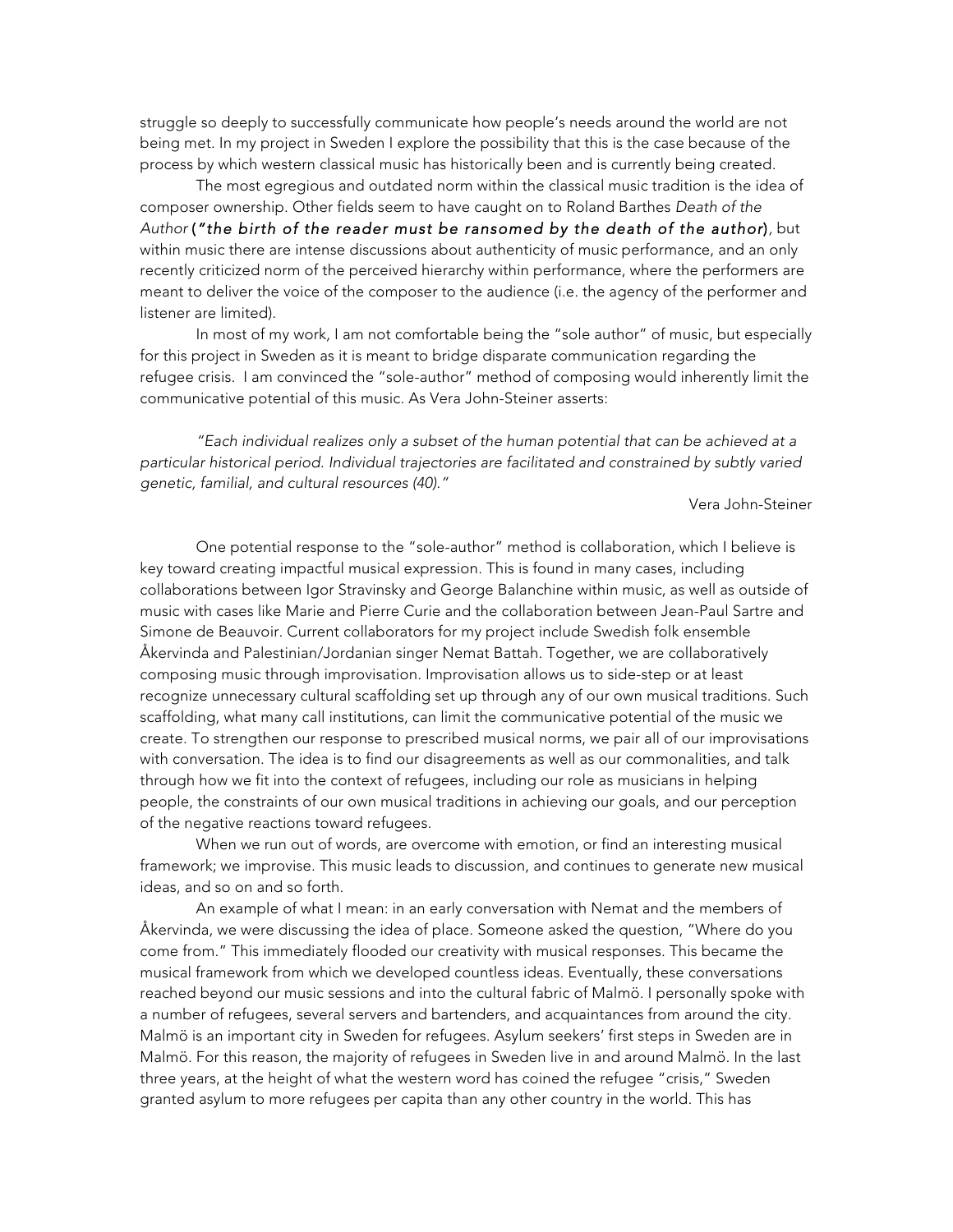generated a polarizing environment where conversations regarding the Swedish people's role in aiding hundreds of thousands of refugees are moralized. I found a lot of these conversations center around the city of Malmö, and the general perception of Malmö throughout Sweden is that it is violent and unsafe. In other parts of Sweden, I was told several times that Malmö is the "Chicago of Sweden" because of the violence. People living in Malmö obviously had a lot of opinions about the root(s) of these perceptions. It felt as though the city of Malmö was fueling our discussion and improvising through the walls of the Inter Arts Center.

At the end of the residency, Åkervinda, Nemat and myself presented our musical process to the public. This free "performance" ended with a long conversation, where the audience contributed meaningful ideas that have since translated into important improvisational frameworks. These include questions about whether art and music are really necessary for refugees given their life circumstances, the inclusion of nationalists in these sessions, and the clarity the audience felt in voicing difficult opinions after having experienced the music.

So, music improvisation is good at providing a more objective environment compared to only talking through problems or learning and performing music composed by a single person or entity. But deeper than all of this, I have found that improvisation is a useful tool toward inspiring compassion and moral imagination. This is essential for music meant to bridge disparate perspectives around a complex issue like the refugee crisis. The best way to explain this is to demonstrate:

#### IMPROVISATION DEMONTRATION (I provided a framework from the plenary keynote earlier, and invited the audience to hum and sing)

Now imagine the framework of our improvisation was not given to you, but instead devised. And the technique was open, there was no technical expectation. And it was devised around an emotionally compelling problem, and it was preceded and followed by intensely difficult conversation. The emotional mathematics of that scenario really start to add up.

So far, I have explained how this music is being generated through a combination of collaboration and improvisation. The final element of this process I would like to discuss is the intentional incorporation of electroacoustic music technology. I record every discussion and improvisation session. This is not only for archival purposes, but most importantly to keep track of engaging musical material to possibly bring to a future session. It also allows me to live process recordings, and contribute an electronic music element to the musical soundscape. So imagine in our short improvisation that you suddenly started to hear your own affected musicking through the speaker system. This, what I call regenerative composition, allows for a wider breadth of emotional signification. For example, at the Inter Arts Center one of the members of Åkervinda expressed that she would sing a musical idea, and suddenly start to hear it through the speaker system. When this happened she felt comfortable letting go of that emotion, and moving on to a new idea that happened simultaneously. In this way, she was not only revealing a part of herself to us, but her opacity was revealed to herself in a way that allowed deeper musical and emotional exploration.

The creative tools afforded through electronic musicking open communicative potential of the music. This is no accident; composer and music historian Peter Rothbart explains how electroacoustic music has historically been defined by technology and not "cultural or geographic characteristics" in his article *Ethno-Electro: A Framework for Examining Influences in Electroacoustic Music.* He points out that this, in turn, opens the parameters of musical construction within electroacoustic music. In this way, the improvisation is yet again freed from